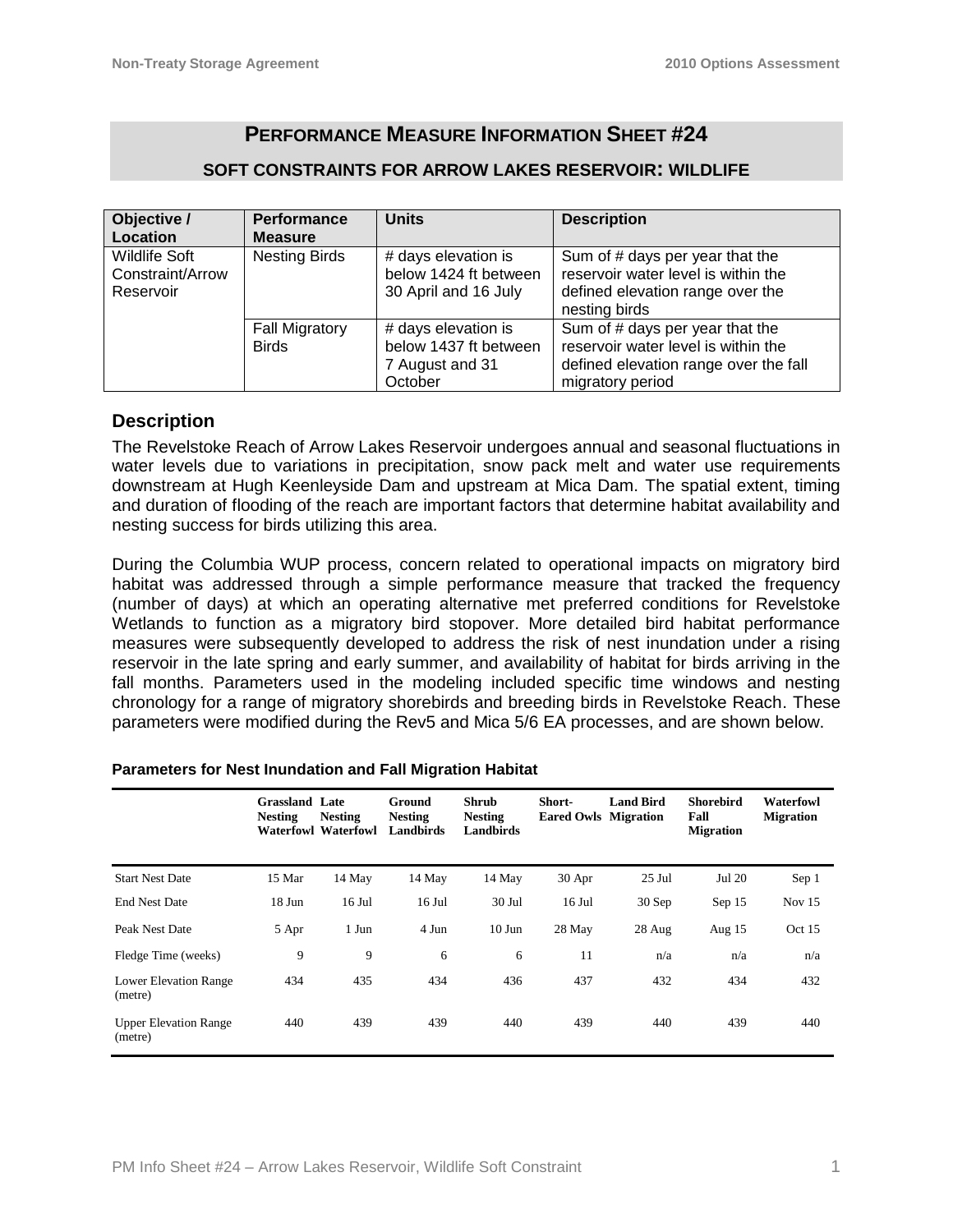The modelling results reported on the percent of habitat that is not inundated during the nesting season (using average statistics for short-eared owl used as a proxy for multiple species), and percent of habitat that is available for fall migratory birds (using  $10<sup>th</sup>$  percentile statistics for shorebird migration used a proxy for fall migration). A comparison to recent historical operations (1984-1999) was provided to the Consultative Committee to provide a more literal point of comparison for the PM results.

In developing soft constraints for nesting and fall migrating birds in Revelstoke Reach, the Committee suggested that the goal for BC Hydro operators should be to ensure that inundation of nesting bird habitat by rising reservoir levels is no worse than that which occurred on average over recent history (1984-1999), as inflows over this period were far more 'bird friendly' than previous years on record. The Committee suggested that BC Hydro match operating levels to inundation statistics for elevations 1424 ft and above over the 1984-1999 period, which were used to produce average historic performance measure scores for nesting short-eared owl habitat. For fall migrating birds, the Consultative Committee recommended that BC Hydro ensure that availability of migratory bird habitat in the fall is as good as or better than that which was provided on average over recent history (1984-1999). This could be accomplished by drafting the reservoir quickly after full pool is reached. As a specific target, the group wanted to reduce water elevations to 1438 ft by 7 August.

**Note:** The current PM sheet provides a relative comparison across scenarios based solely on the number of days that the reservoir is within the preferred elevation range and timing window for nesting and fall migrating bird habitat. More detailed modelling of the NTS scenarios has been undertaken to report out on nest survival and useable fall habitat across the range of bird groups, based on both surface water elevations of Arrow Lakes Reservoir and discharge from Revelstoke Dam. These results are presented in the Arrow Wildlife PM Information Sheet.

## **Calculations**

- 1. Assemble the simulated results for Arrow Reservoir elevations over 60 years (1940-2000; Figure 1).
- 2. Count the number of days over the year that the reservoir is below 1424 ft between 30 April and 16 July for nesting birds, and below 1437 ft between 7 August and 31 October for fall migrating birds for each of the 60 years.
- 3. Summarize all statistics (Figures 2 and 3).

## **Key Assumptions and Uncertainties**

• Each scenario is simulated using the same set of system constraints, input assumptions (e.g., load forecasts) and historic basin inflows (1940 – 2000).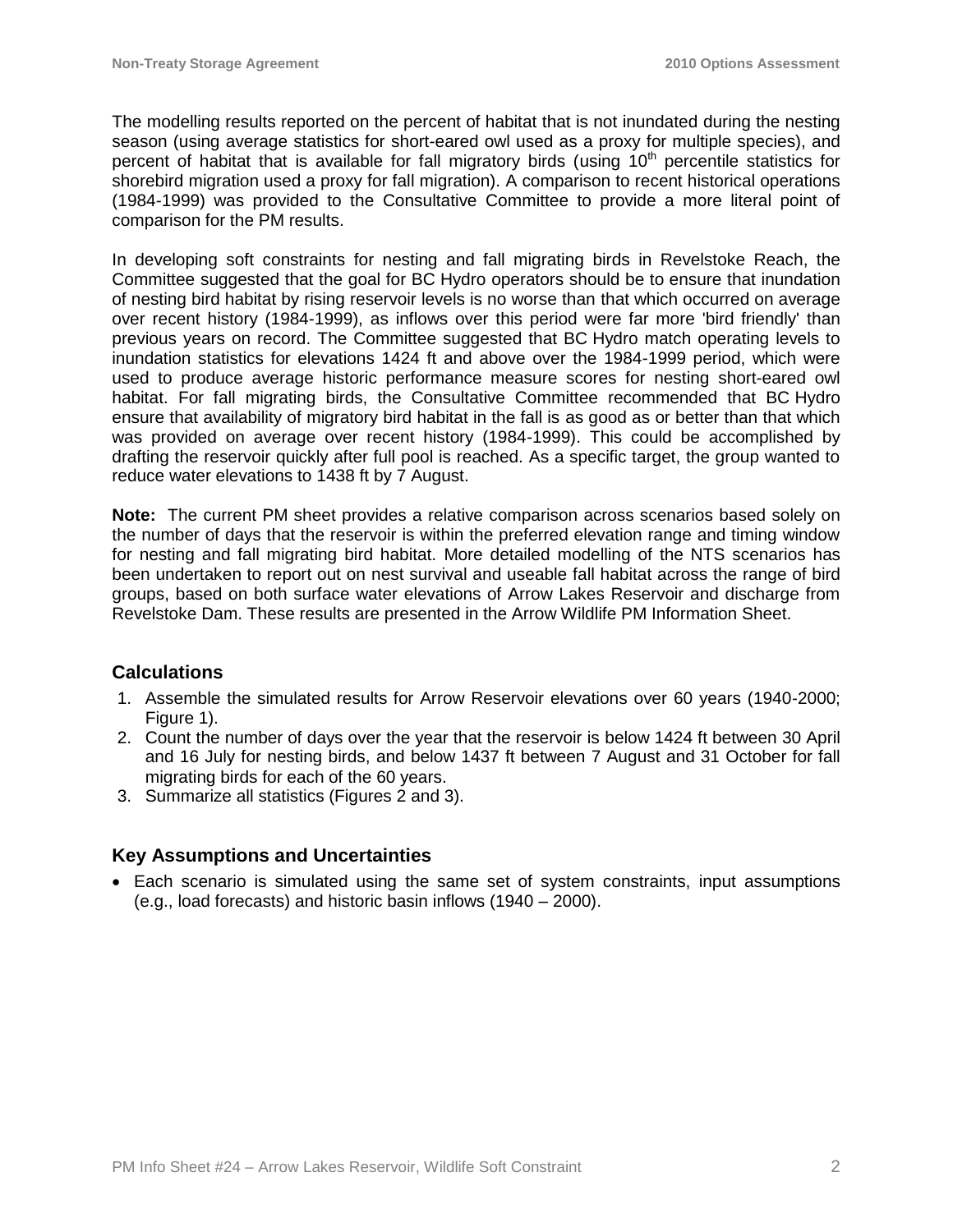

**Figure 1. HYSIM Simulated Arrow Lakes Reservoir elevations. Median result over 60 years showing the critical elevation thresholds and timing windows for nesting and fall migratory birds.**

#### **Results**

Based on number of days that Arrow Lakes Reservoir is below 1424 ft over the 30 April-16 July period, the modeling indicates that all of NTS scenarios would perform similarly in providing habitat for nesting birds in general. Under Scenario B (3.0 MAF), the reservoir would be operated lower in dry years and therefore would provide some marginal improvements in nesting habitat in those years.

Scenario D (no NTS) would provide fewer days below 1437 ft in the fall period than the "with NTS" scenarios and, therefore, can be thought of as performing worse in providing fall migratory bird habitat.